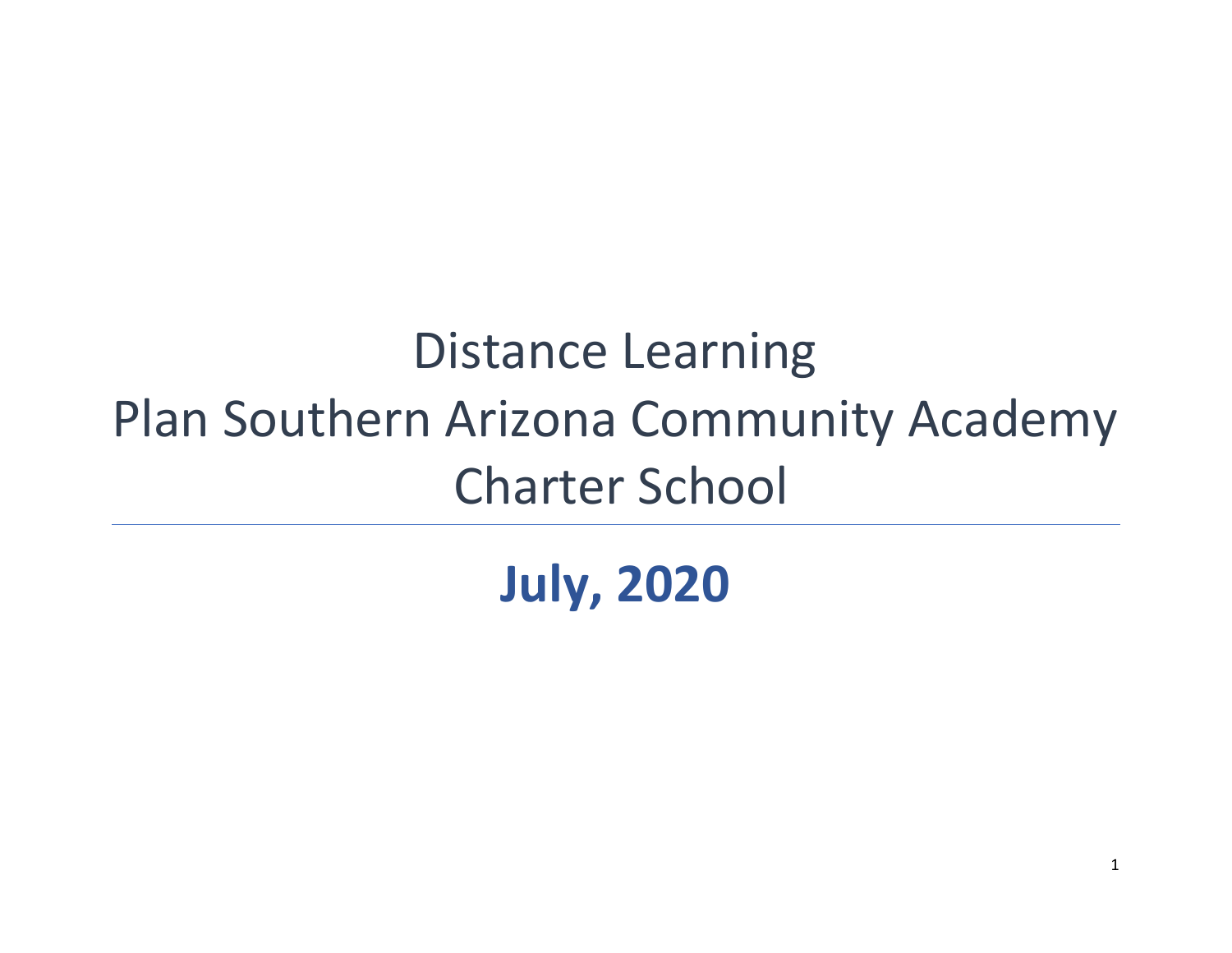## Charter Holder Information

| <b>Charter Holder Name</b>                                                                                                    | <b>Southern Arizona Community Academy</b> | <b>Charter Holder Entity ID</b> | 79000 |
|-------------------------------------------------------------------------------------------------------------------------------|-------------------------------------------|---------------------------------|-------|
| Representative authorized to submit the plan (This is the individual that will be<br>contacted with questions about the plan) |                                           | Larry Speta                     |       |
| <b>Representative Telephone Number</b>                                                                                        |                                           | 520 319 6113                    |       |
| <b>Representative E-Mail Address</b>                                                                                          |                                           | lspeta@sacaeagles.com           |       |

## School Information

\*In the chart, list the schools this plan applies to. Add rows as needed to account for all schools.

| <b>School Name</b>                               | <b>Entity ID</b> | <b>CTDS</b>  |
|--------------------------------------------------|------------------|--------------|
| <b>Southern Arizona Community Academy</b>        | 79028            | 10-87-72-201 |
| <b>Southern Arizona Community Academy Online</b> | 92518            | 10-87-72-202 |
|                                                  |                  |              |
|                                                  |                  |              |

Distance Learning Background Information

*a. Number of Instructional Days (3.b)*

Each charter school shall operate for the required 180 days of instruction pursuant to Executive Order 2020-41 (3.b). An exception to this requirement may be granted by the ASBCS, if the school intended to switch to a different schedule for the 2020-2021 school year. If ASBCS previously approved the school to operate on a calendar that was not 180 days, but met the number of hours equal to 180 days of instruction, this provision is still met, and no action is required. If the school intended to switch to a different schedule for the 2020-2021 school year, but has not yet been approved by the ASBCS, please contact your *Education Program Manager.*

Please note, pursuant to Executive Order 2020-44 the Arizona Department of Education (ADE) shall conduct an analysis of the need to waive the number of school days that schools are required to provide schooling and the impact of such a waiver by August 31, 2020.

| How many instructional days will the charter school operate for School Year 2020-2021? | 180/365 |
|----------------------------------------------------------------------------------------|---------|
| How many instructional days did the charter school operate for School Year 2019-2020?  | 180/365 |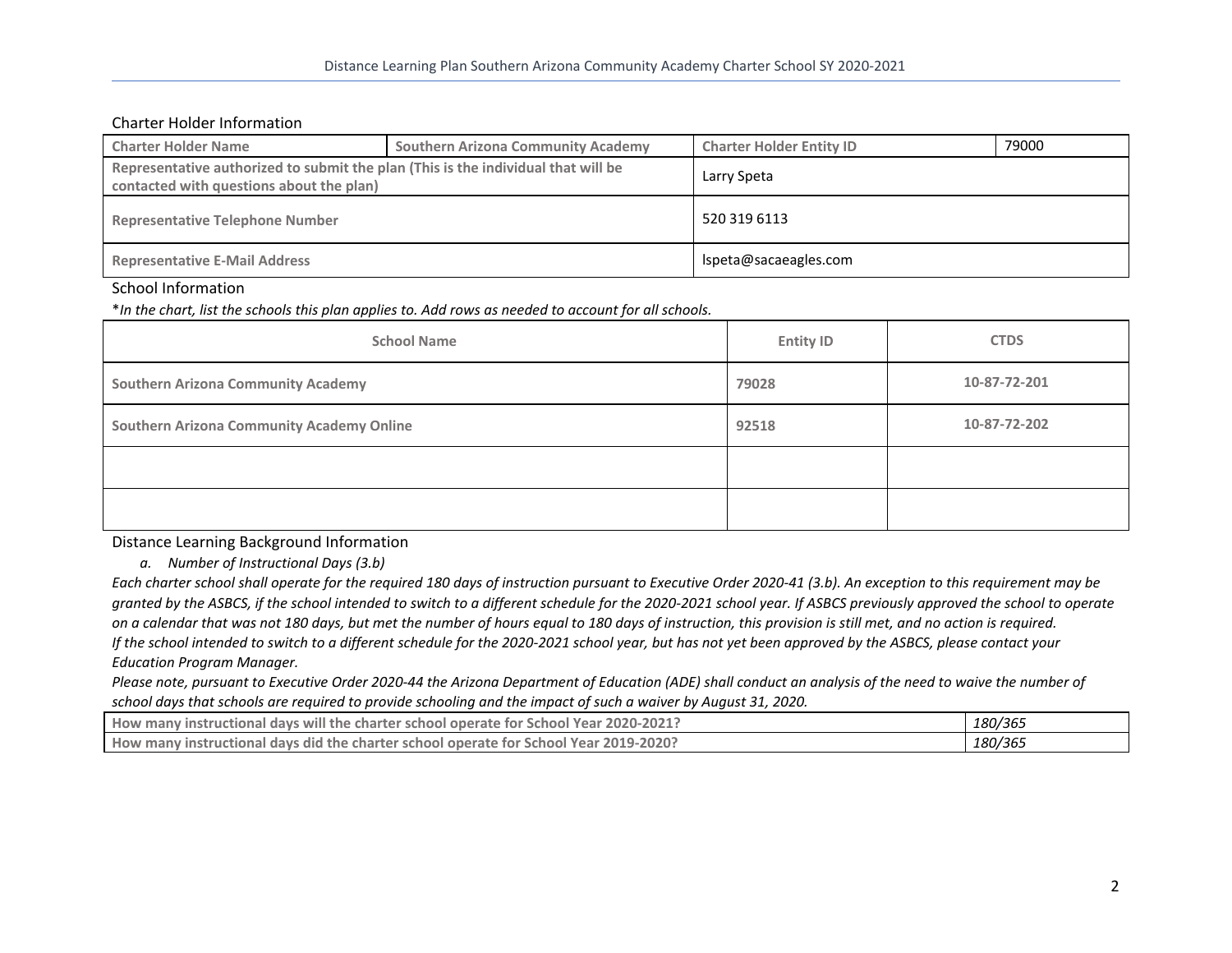### *b. Distance Learning Option (3.b)*

| <b>Estimated Enrollment for FY 2021</b>                                                                             | 130/15                                                                                                           | <b>Start Date for Distance Learning</b>                                                                | August 3, 2020 |
|---------------------------------------------------------------------------------------------------------------------|------------------------------------------------------------------------------------------------------------------|--------------------------------------------------------------------------------------------------------|----------------|
| <b>Estimated Number of Students Participating in</b><br><b>Distance Learning for the Full Year</b>                  | 40                                                                                                               | <b>Estimated Number of Students</b><br>Participating in Distance Learning for<br>a Portion of the Year | 50             |
|                                                                                                                     |                                                                                                                  | $\square$ 1. We intend to operate distance learning for the full year for all students.                |                |
|                                                                                                                     |                                                                                                                  | $\square$ 2. We intend to operate distance learning until $\square$ for all students.                  |                |
|                                                                                                                     | $\square$ 3. We intend to operate distance learning only until the Governor allows schools to fully reopen.      |                                                                                                        |                |
| Please choose the option that indicates your                                                                        | $\boxtimes$ 4. We intend to operate distance learning and use a hybrid approach once the Governor allows schools |                                                                                                        |                |
| proposed duration/plan for distance learning:                                                                       | to fully reopen. Hybrid includes distance learning with students learning in the classroom on some days,         |                                                                                                        |                |
|                                                                                                                     | and from home on other days (i.e. half of the students attend Mon/Wed and half of the students                   |                                                                                                        |                |
|                                                                                                                     | Tues/Thurs, half of the students come each week, etc.).                                                          |                                                                                                        |                |
|                                                                                                                     | $\square$ 5. Other (Please explain below)                                                                        |                                                                                                        |                |
| If you chose option 4 or 5 above, please provide a brief narrative explaining the details of the plan you will use: |                                                                                                                  |                                                                                                        |                |
| <b>Distance Learning Option-Hybrid Approach</b>                                                                     |                                                                                                                  |                                                                                                        |                |

Once the Governor allows schools to fully reopen, Southern Arizona Community Academy (SACA) intends to offer the following options:

- o **OPTION 1 - ON-SITE LEARNING:** Students will begin school on August 3rd through ON-LINE LEARNING and begin ON-SITE LEARNING on August 17th following the current guidelines and recommendations of health officials and the Arizona Department of Education.
- o **OPTION 2 - SACA ON-LINE LEARNING:** Students will start the year on August 3rd ONLINE LEARNING and continue learning virtually after August 17th.
- o **OPTION 3 - HYBRID LEARNING:** Students will start the year ONLINE LEARNING on August 3rd, with the availability of attending pre-scheduled, small group tutoring ON-SITE LEARNING, 1 - 3 days per week.
- o **OPTION 4 - ONLINE/ON-SITE TRANSITION:** Students will start the school year on August 3rd ONLINE LEARNING with the flexibility to then transition back to ON-SITE LEARNING at any time. Families may also choose for students to start August 17th ON-SITE and then transfer to ONLINE LEARNING at a later date.

| I is the charter requiring students to do distance learning?                                                                             | No  |
|------------------------------------------------------------------------------------------------------------------------------------------|-----|
| If students are required to do distance learning, is the charter school providing a physical location for students to go during the same | Yes |
| hours of the day AND the same days throughout the week as it did in the FY2020 school year prior to the school closure?                  |     |

\*In the case of a statewide closure or delay of in-person instruction, the requirement to provide a physical location available for students is waived under the Executive Order 2020-41 until the State permits in-person instruction. If due to a COVID-19 outbreak and pursuant to A.R.S. § 36-787, the Arizona Department of Health Services directs a school to close temporarily in order to appropriately sanitize the facility, the requirement to provide a physical location available for *students is waived.*

## Attendance Tracking (1.a.i, 1.i)

a. Describe how the charter school will track attendance for students attending remotely, whether full time or intermittently.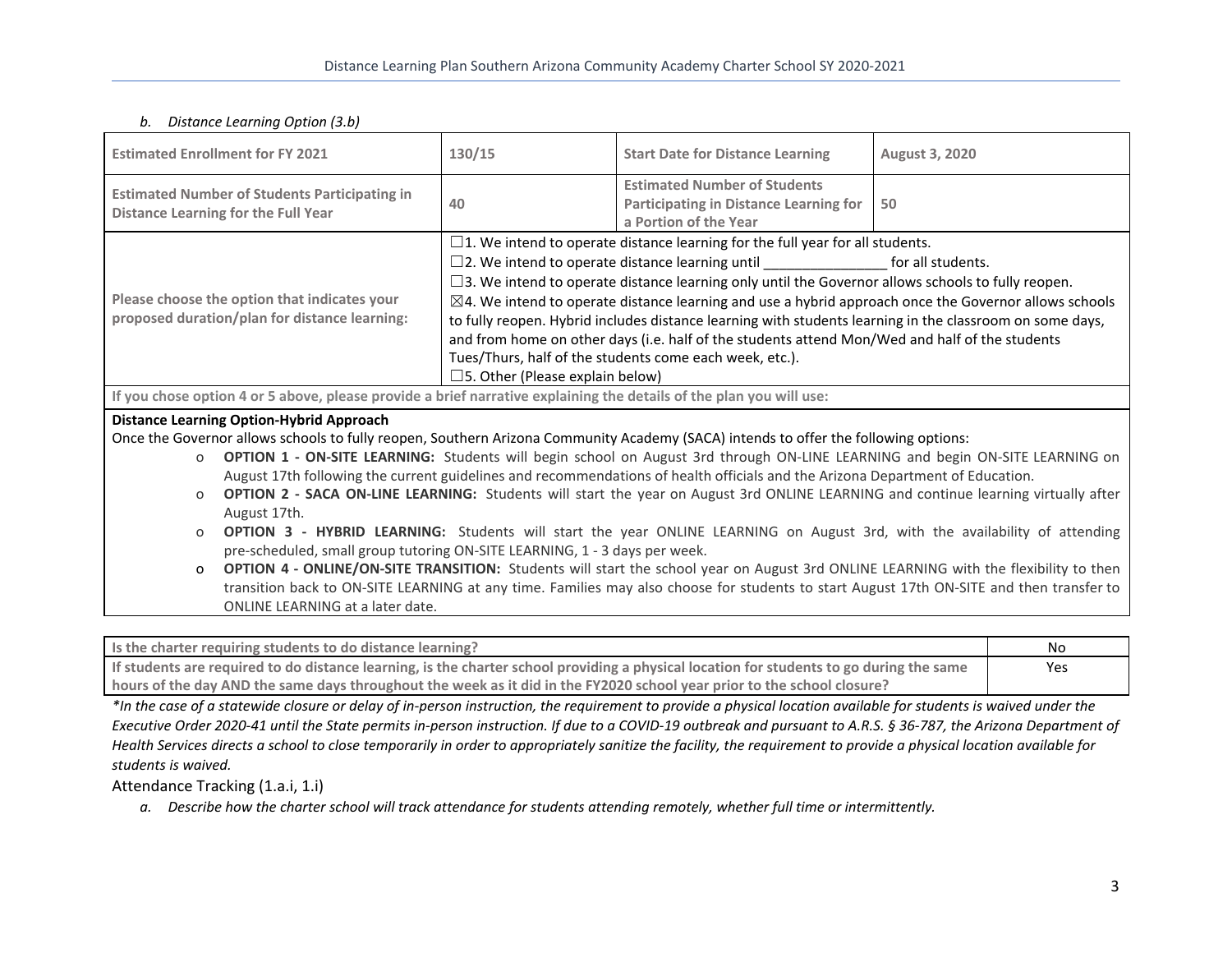The description must include the specific measures that will be used to determine whether a student participating in DL will be reported as present or absent on days when instruction does not take place in person. Attendance tracking may include methods such as:

- Communication with their teachers via telephone, ZOOM, MS Teams, or other digital meeting software.
- Student participation in a virtual meeting or classroom session (ZOOM, MS TEAMS, Google Meets, etc.)
- Daily assignments completed and submitted by the student.
- A parent attestation of documentation of time spent on educational activities.

The charter holder is advised that the ADE will continue to issue quidance on the topic of attendance, and should closely monitor updated information *related to these expectations. Current guidance can be found here: <https://www.azed.gov/finance/school-finance-guidance-for-covid-19/>* If the Charter Holder currently operates an approved AOI, it must follow the AOI attendance requirements outlined by ADE and A.R.S. §15-808 for students *enrolled in the AOI.*

| enrolled in the AOI.                                                                                                                                                                                                                                                                                                                                                |                                                                           |                                |                                                       |
|---------------------------------------------------------------------------------------------------------------------------------------------------------------------------------------------------------------------------------------------------------------------------------------------------------------------------------------------------------------------|---------------------------------------------------------------------------|--------------------------------|-------------------------------------------------------|
| <b>Action Step(s)</b>                                                                                                                                                                                                                                                                                                                                               | <b>Person(s) Responsible</b>                                              | <b>Frequency and/or Timing</b> | <b>Evidence of Implementation</b>                     |
| 1: Students who are working from a<br>printed curriculum will complete and<br>submit their work log that has been<br>verified by a parent/ guardian to the<br>office weekly. Teachers will be<br>available to answer questions and<br>support student work by phone,<br>email, and online either via<br>SchoolsPLP messenger or the school's<br>virtual classrooms. | Principal, Students,<br>1.<br>Parent/Guardian,<br><b>Attendance Clerk</b> | Weekly<br>1.                   | Student work logs, school<br>1.<br>attendance records |
| 2: Students who participate in a<br>virtual classroom setting and/or<br>SchoolsPLP online curriculum<br>platform for each school day will be<br>marked present.                                                                                                                                                                                                     | Teachers<br>2.                                                            | 2.<br>Daily                    | Student work logs, school<br>2.<br>attendance records |
| 3: Students with alternative<br>assignments will be given a list of<br>resources and activities for the<br>day/week, and have freedom to<br>complete their assignments on an<br>alternative schedule. Students will<br>complete and submit their work log<br>that has been verified by a<br>parent/guardian to the office weekly.                                   | Principal, Students,<br>3.<br>Parent/Guardian,<br><b>Attendance Clerk</b> | 3.<br>Weekly                   | 3.<br>Student work logs, school<br>attendance records |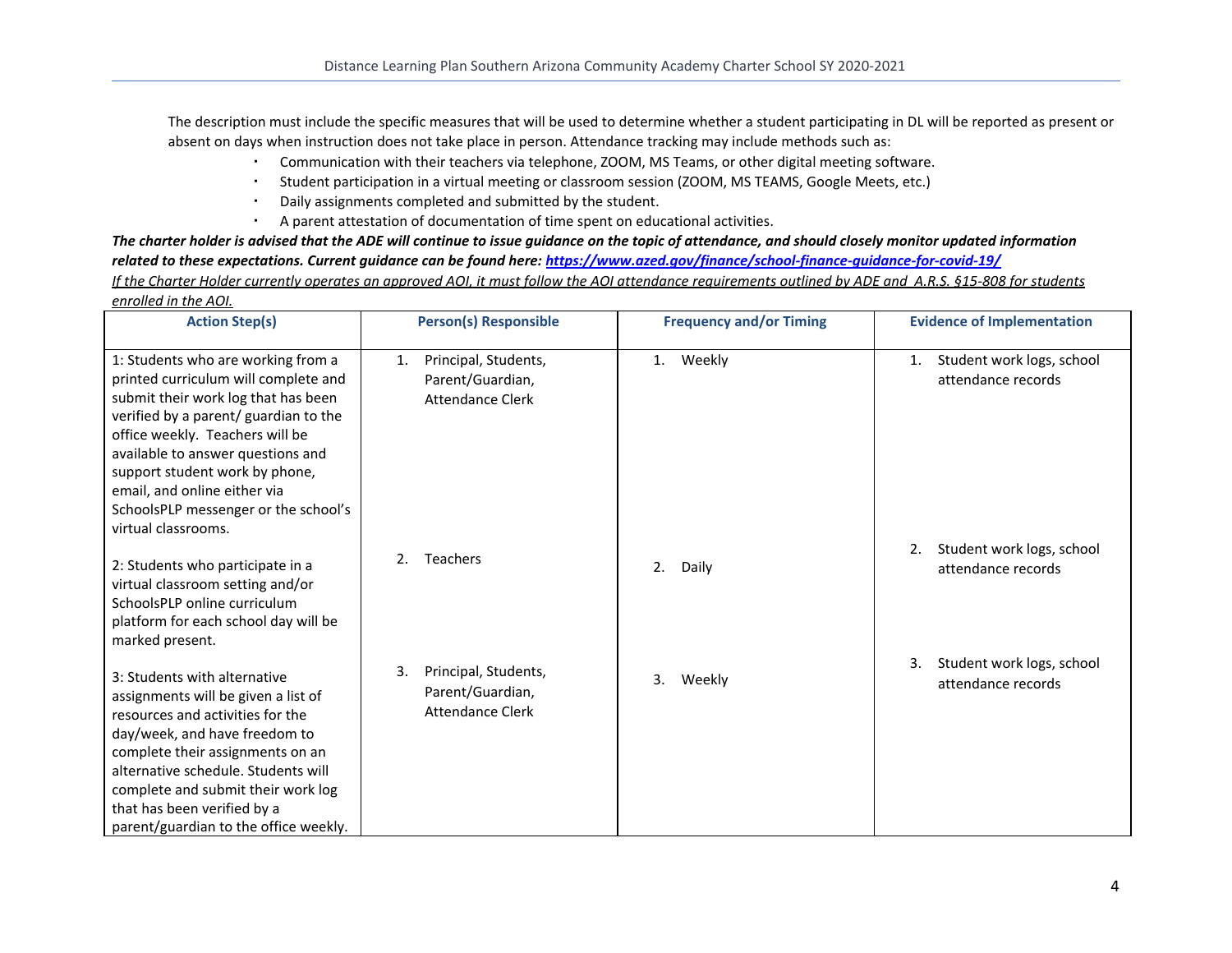| <b>Action Step(s)</b>                                                                                                                                                                                                                                   | <b>Person(s) Responsible</b>                                              | <b>Frequency and/or Timing</b> | <b>Evidence of Implementation</b>                                                                     |
|---------------------------------------------------------------------------------------------------------------------------------------------------------------------------------------------------------------------------------------------------------|---------------------------------------------------------------------------|--------------------------------|-------------------------------------------------------------------------------------------------------|
| 1: SACA will communicate with<br>students, parents, and stakeholders<br>using telephone, email, SchoolsPLP<br>messenger, or the virtual classroom.                                                                                                      | Principal, Attendance Clerk,<br>1.<br>Teachers, Teachers, Office<br>Staff | Daily/As required<br>1.        | Communication records,<br>1.<br>SchoolsPLP messenger, and<br>correspondence                           |
| 2: SACA will maintain and update the<br>school's website as required with<br>current information.                                                                                                                                                       | 2.<br>Principal, Administration                                           | As required<br>2.              | Website<br>2.                                                                                         |
| 3: SACA will publish a monthly<br>newsletter, as well as informational<br>newsletters when required via social<br>media, email, and on the school's<br>website to keep all stakeholders<br>informed.                                                    | 3.<br>Principal, Administration                                           | 3.<br>Monthly, As required     | Published newsletter,<br>3.<br>communication records,<br>SchoolsPLP messenger, and<br>correspondence. |
| 4: The principal and teachers will<br>communicate with students and<br>parents using telephone, email,<br>SchoolsPLP messenger, the virtual<br>classroom, school website, and other<br>social media for instruction and<br>progress updates/monitoring. | Principal, Teachers                                                       | Daily, As required<br>4.       | Communication records,<br>4.<br>SchoolsPLP messenger, and<br>correspondence.                          |

b. Describe the efforts the charter school will make to ensure all enrolled students are contacted and in communication on a regular basis.

Teacher and Staff Expectations and Support (1.a.ii)

*a. Describe expectations of teachers and other staff working virtually.*

| <b>Action Step(s)</b>                                                                                                                        | <b>Person(s) Responsible</b>                                              | <b>Frequency and/or Timing</b> | <b>Evidence of Implementation</b>                                             |
|----------------------------------------------------------------------------------------------------------------------------------------------|---------------------------------------------------------------------------|--------------------------------|-------------------------------------------------------------------------------|
| 1: Maintain student attendance<br>records verifying with teachers,<br>students, and parents/guardians to<br>ensure the integrity of Distance | Attendance Clerk, Principal,<br>Parents/Guardians, Office<br><b>Staff</b> | Daily, as required             | Student work logs, school<br>attendance records, and<br>communication records |
| Learning attendance records/logs.<br>2: Contact students and<br>parents/guardians as required when                                           | Attendance Clerk, Principal,<br>Office Staff                              | Daily, as required             | Student work logs, school<br>attendance records, and<br>communication records |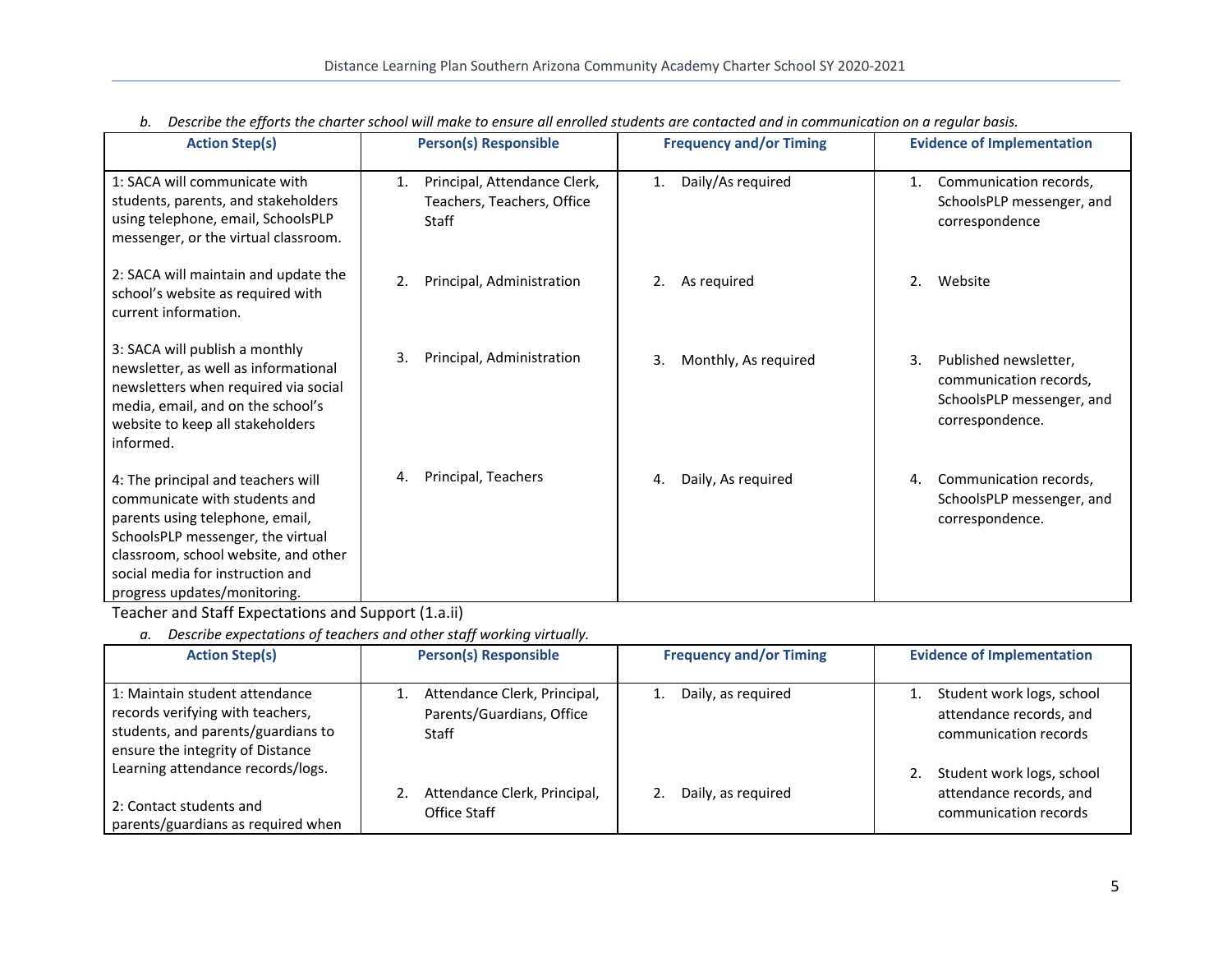| tracking and monitoring attendance<br>to ensure school attendance policies<br>are followed.                                                                                                        |                                         |                                                                            |                                                                                                  |
|----------------------------------------------------------------------------------------------------------------------------------------------------------------------------------------------------|-----------------------------------------|----------------------------------------------------------------------------|--------------------------------------------------------------------------------------------------|
| 3: Provide instruction for students,<br>delivering the school's curriculum<br>while students are using any of the<br>Distance Learning options.                                                    | Teachers, Principal<br>3.               | 3.<br>Daily, as required                                                   | Student work logs, school<br>3.<br>attendance records, and<br>communication records              |
| 4: Communicate with students and<br>their parents/ guardians informing<br>them of academic progress and any<br>concerns and/or interventions.                                                      | Teachers, Principal<br>4.               | As required<br>4.                                                          | <b>Communication records</b><br>4.                                                               |
| 5: Be available to answer questions<br>and support student work by phone,<br>email, and online via SchoolsPLP<br>messenger or the school's virtual<br>classrooms during scheduled school<br>hours. | 5.<br>Teachers, Principal               | 5.<br>Daily, as required                                                   | 5.<br>Communication records                                                                      |
| 6: Faculty will attend weekly<br>meetings on site or virtually and<br>professional development as<br>required.                                                                                     | 6.<br><b>Administration and Faculty</b> | Weekly, as required<br>6.                                                  | Training & meeting agendas,<br>6.<br>sign-in sheets,<br>presentations, certificates,<br>PD hours |
| 7: The Academic Adviser will monitor<br>and maintain communication with all<br>students to optimize academic<br>progress and completion of student<br>goals.                                       | <b>Academic Adviser</b><br>$7^{\circ}$  | Start and end of courses,<br>7.<br>new student orientation, as<br>required | Student records, and<br>7.<br>communication records                                              |
| 8: Faculty will inform school<br>administration of any student<br>concerns using the online Student<br>Concern Form.                                                                               | 8.<br>Faculty                           | As required<br>8.                                                          | Notice of Concern Forms<br>8.                                                                    |
|                                                                                                                                                                                                    | Administration<br>9.                    | As required<br>9.                                                          |                                                                                                  |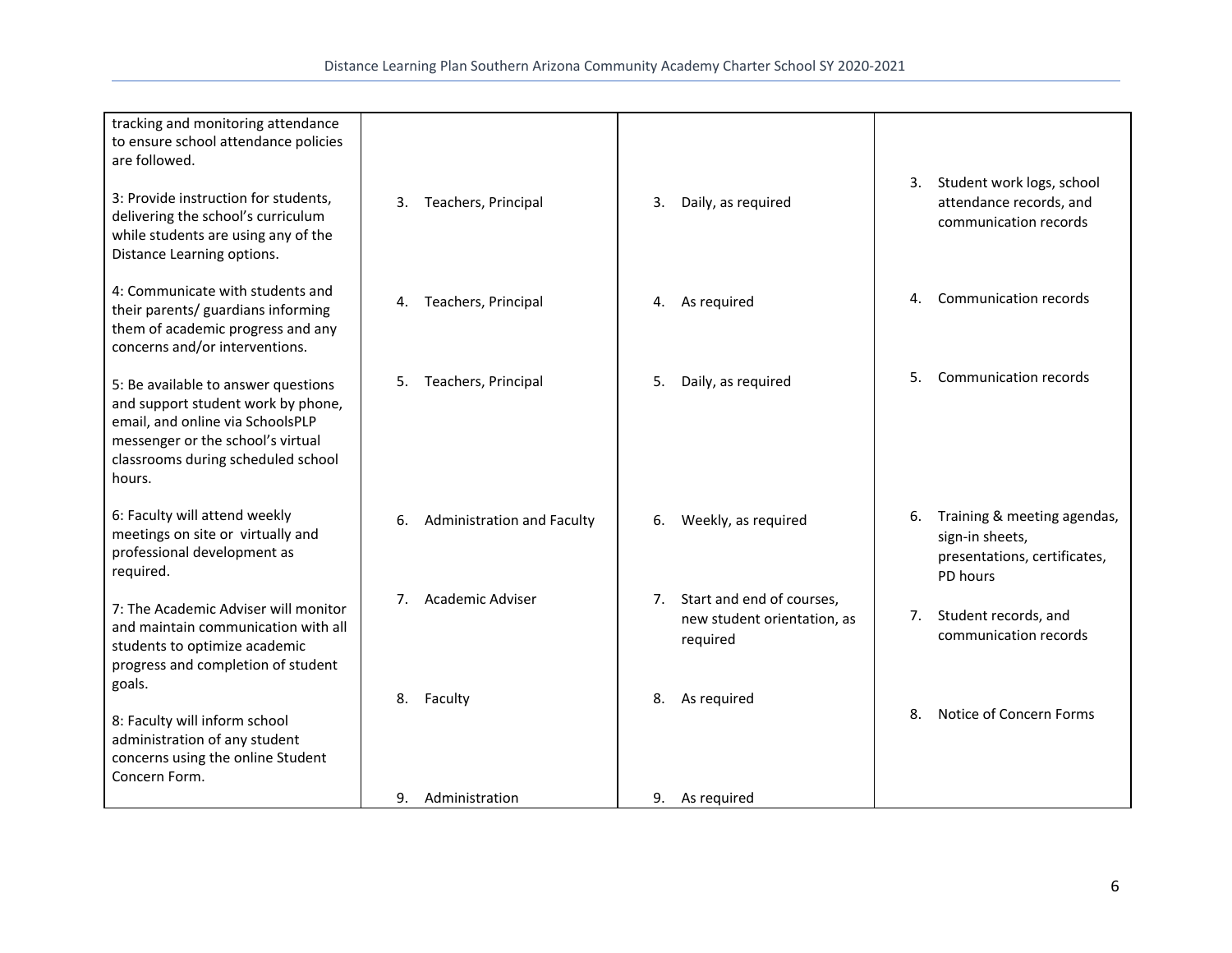| 9: SACA's administrative team will  |  | 9. | Notice of Concern Forms, |
|-------------------------------------|--|----|--------------------------|
| monitor all student concerns        |  |    | communication records,   |
| submitted and/or communicated.      |  |    | student action           |
| Students may be referred to outside |  |    | plans/referrals          |
| resources and/or community          |  |    |                          |
| partners as part of an              |  |    |                          |
| action/education plan.              |  |    |                          |

*b. Describe commitments on delivery of employee support services including but not limited to:*

- *o Human resource policies and support for employees; and*
- *o Regular communication from the administration.*

| <b>Action Step(s)</b>                                                                                                                      | <b>Person(s) Responsible</b> | <b>Frequency and/or Timing</b> | <b>Evidence of Implementation</b>                                                                      |
|--------------------------------------------------------------------------------------------------------------------------------------------|------------------------------|--------------------------------|--------------------------------------------------------------------------------------------------------|
| 1: SACA has established policies and<br>procedures for faculty and staff<br>support in a virtual and/or distant<br>work environment.       | Administration               | Daily, as required             | Correspondence, employee<br>requests, Employee<br>Handbook and Continuity of<br>Operations Plan (COOP) |
| 2: SACA has established policies and<br>procedures for faculty and staff<br>communication in a virtual and/or<br>distant work environment. | Administration               | Daily, as required             | Correspondence, employee<br>requests, Employee<br>Handbook and Continuity of<br>Operations Plan (COOP) |

*c. Describe how professional development will be provided to employees.*

| <b>Action Step(s)</b>                                                                                                                                                                                                                                      | <b>Person(s) Responsible</b>                                                               | <b>Frequency and/or Timing</b> | <b>Evidence of Implementation</b>                                                          |
|------------------------------------------------------------------------------------------------------------------------------------------------------------------------------------------------------------------------------------------------------------|--------------------------------------------------------------------------------------------|--------------------------------|--------------------------------------------------------------------------------------------|
| 1: Develop a Professional<br>Development Calendar that includes<br>training on Virtual Instruction and<br>Distance Learning, addressing the<br>needs of all students through the use<br>of instructional strategies,<br>accommodations, and interventions. | 1. Principal, Instructional Coach                                                          | 1. July and August 2020        | 1. Professional Development<br>Calendar, Professional Development<br>Log                   |
| 2: Provide pre-service and ongoing<br>training to faculty on SchoolsPLP, the<br>STAR 360 Assessment, required state<br>and federal training.                                                                                                               | 2. Administrative Team (Directors,<br>Principal, Instructional Coach,<br>Academic Adviser) | 2. July and August 2020        | 2. Training & Meeting Agendas,<br>Sign-in Sheets, Presentations,<br>Certificates, PD Hours |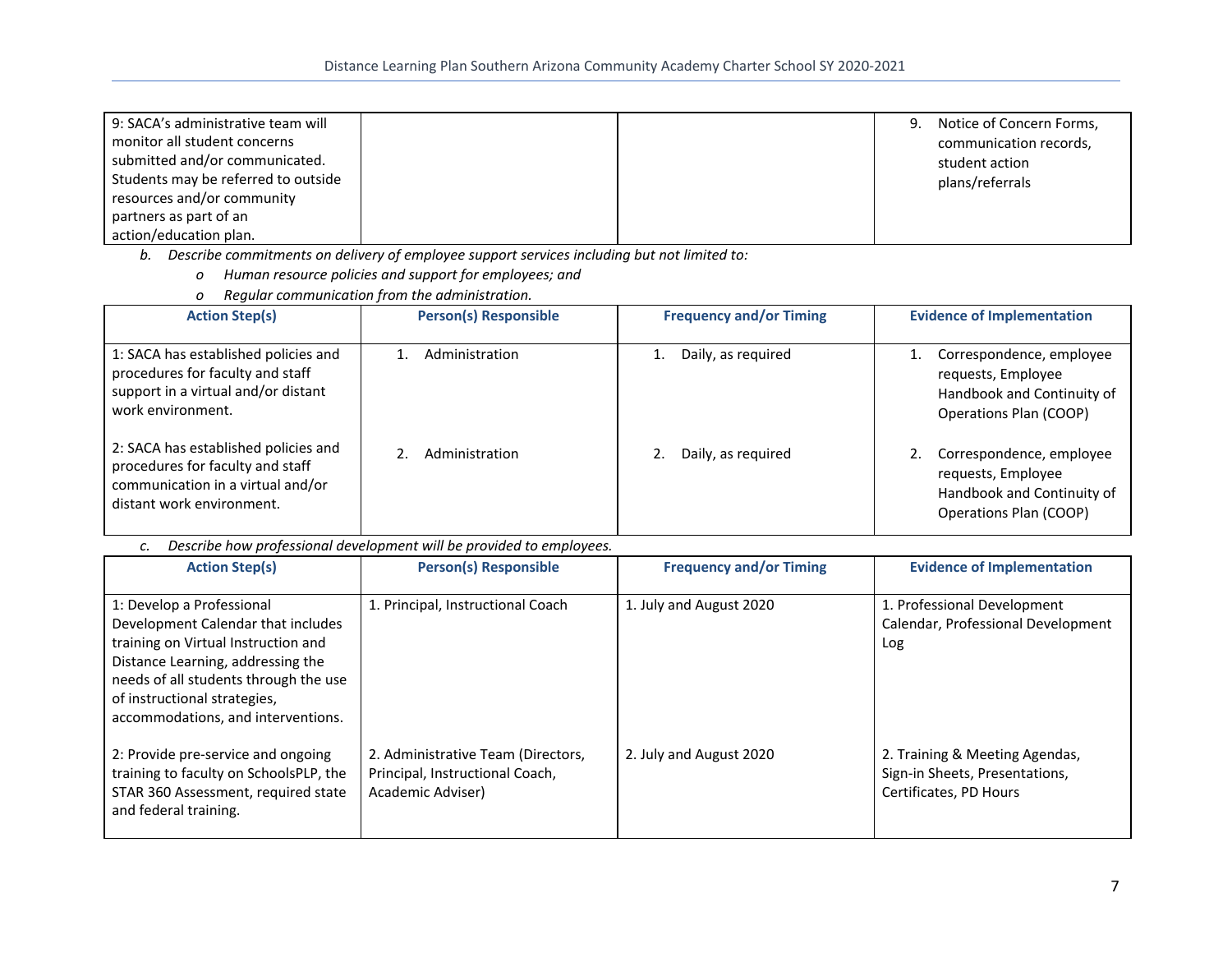| 3: Schedule and implement weekly<br>meetings with faculty to problem<br>solve student and other stakeholder<br>needs/issues.                | 3. Administrative Team (Directors,<br>Principal, Instructional Coach,<br>Academic Adviser) | 3. Weekly                      | 3. Agendas, Meeting Notes, Sign In<br><b>Sheets</b>                     |
|---------------------------------------------------------------------------------------------------------------------------------------------|--------------------------------------------------------------------------------------------|--------------------------------|-------------------------------------------------------------------------|
| 4: Provide onsite and/or virtual<br>instructional coaching to faculty with<br>the goal of improving student<br>outcomes and school culture. | 4. Administrative Team (Directors,<br>Principal, Instructional Coach,<br>Academic Adviser) | 4. Weekly/monthly or as needed | 4. Training & Meeting Agendas,<br><b>Teacher Observation/Evaluation</b> |

**List Specific Professional Development Topics That Will Be Covered**

1. The Virtual Learning Environment and Distance Learning Instruction -Instructional Strategies - Accommodations, Interventions, and Modifications - Lesson Planning - Virtual Classroom Technologies and Platforms - Alternative Assignments 2. Teacher Data Reflection/Analysis, SchoolsPLP, the STAR 360 Assessment, 3. The new SEI Models, AZELLA Placement Testing, ELD Instructional Strategies 4. Maslow's Hierarchy of Needs 5. Youth Mental Health First AID and Trauma Informed Instruction 6. Student SMART Goals Interventions & Monitoring for both Online & Onsite 7. Required state and federal training 8. Communication Skills 9. Continual Coronavirus updates

## Connectivity (1.a.iii)

Check the boxes below to indicate which was/will be used to ensure each student, teacher, and staff member has access to a device and internet connectivity if *the plan relies on online learning.*

|                                  | <b>Students</b> | <b>Teachers</b> | <b>Staff</b> |
|----------------------------------|-----------------|-----------------|--------------|
| What was Used to Establish Need? |                 |                 |              |
| Questionnaire                    | Yes             | Yes             | Yes          |
| Personal Contact and Discussion  | Yes             | Yes             | Yes          |
| Needs Assessment-Available data  | Yes             | Yes             | Yes          |
| Other:                           | N/A             | N/A             | N/A          |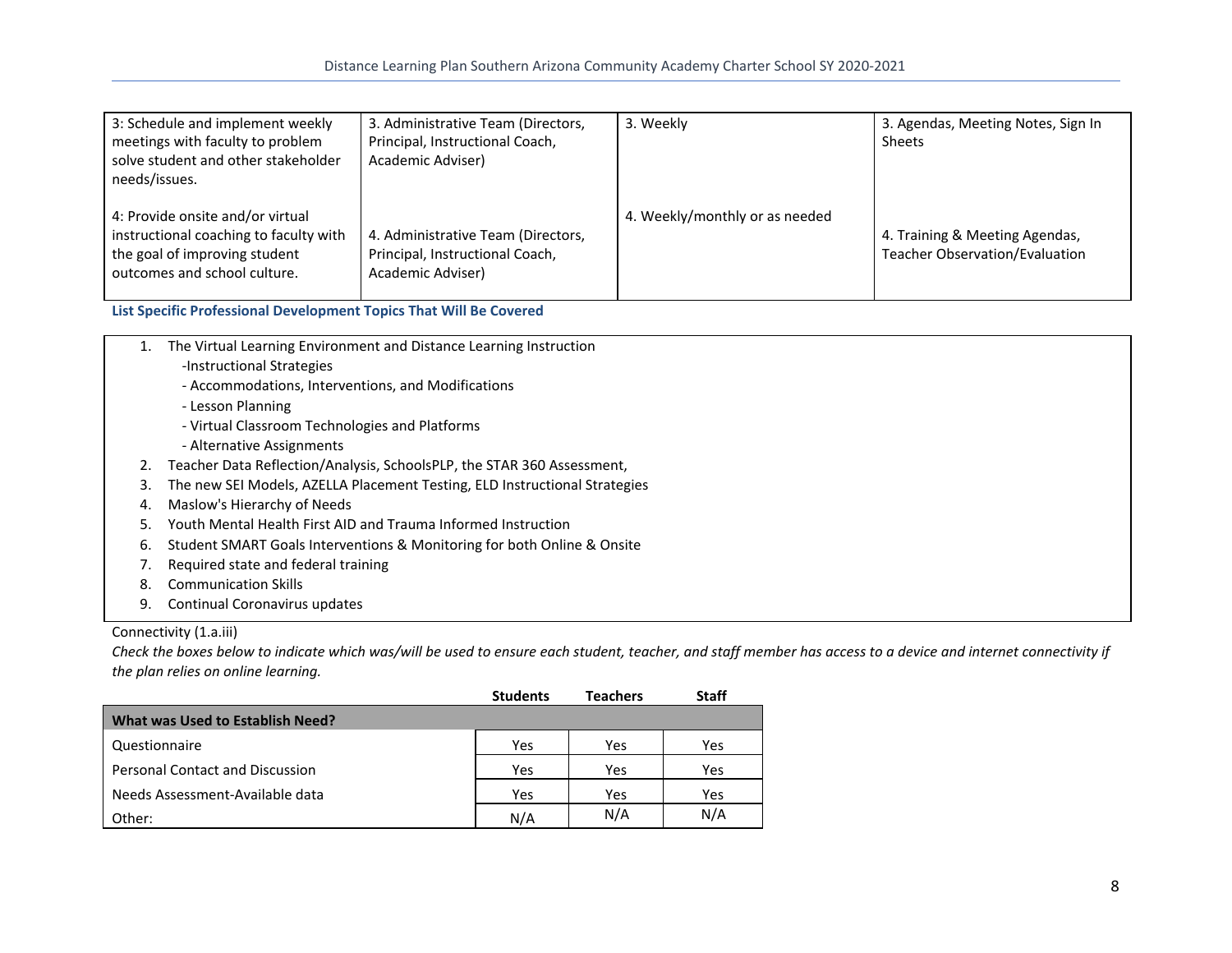| What will be Used to Respond to Need?                          |            |     |     |  |  |
|----------------------------------------------------------------|------------|-----|-----|--|--|
| Loaner Device (laptop/tablet)                                  | Yes        | Yes | Yes |  |  |
| WIFI HotSpot                                                   | No         | No  | No  |  |  |
| Supplemental Utility Support (Internet)                        | Yes        | No  | No  |  |  |
| Other: Printed Curriculum and designated space                 |            | N/A | N/A |  |  |
| on campus for students doing DL                                | Yes        |     |     |  |  |
|                                                                |            |     |     |  |  |
| When will stakeholders have access to IT Support Availability? |            |     |     |  |  |
| <b>Traditional School Hours</b>                                | <b>Yes</b> | Yes | Yes |  |  |
| Extended Weekday Hours                                         | Yes        | Yes | Yes |  |  |
| 24/7 Support                                                   | <b>Yes</b> | Yes | Yes |  |  |
| Other: Designated space on campus for students doing           |            |     |     |  |  |

Instructional Methods and Monitoring Learning (1.a.iii)

a. In the tables below, *list* the methods that will be used to deliver instruction (i.e. Direct Instruction via Zoom, Independent Study, Project Based Learning via a menu of options), the content provider or program to be used (i.e. Edgenuity, Journeys, Saxon Math), and the Formative and Summative *Assessment Strategies to be used, as well as the frequency of those assessments.*

| Instructional Methods, Content Delivery, and Monitoring Student Learning (Math) |                                                                                                                                                                                                                                                     |                                                                                                                                        |                                                                                                                                                                                                                                                                                                                                          |                                                                                                                                                                                                               |
|---------------------------------------------------------------------------------|-----------------------------------------------------------------------------------------------------------------------------------------------------------------------------------------------------------------------------------------------------|----------------------------------------------------------------------------------------------------------------------------------------|------------------------------------------------------------------------------------------------------------------------------------------------------------------------------------------------------------------------------------------------------------------------------------------------------------------------------------------|---------------------------------------------------------------------------------------------------------------------------------------------------------------------------------------------------------------|
|                                                                                 | <b>Educational Delivery</b>                                                                                                                                                                                                                         | Content Provider/Program Used                                                                                                          | <b>Formative Assessment Strategies</b>                                                                                                                                                                                                                                                                                                   | Summative Assessment                                                                                                                                                                                          |
|                                                                                 | Methodologies                                                                                                                                                                                                                                       |                                                                                                                                        | and Frequency                                                                                                                                                                                                                                                                                                                            | <b>Strategies and Frequency</b>                                                                                                                                                                               |
| Kindergarten                                                                    | N/A                                                                                                                                                                                                                                                 | N/A                                                                                                                                    | N/A                                                                                                                                                                                                                                                                                                                                      | N/A                                                                                                                                                                                                           |
| $1 - 3$                                                                         | N/A                                                                                                                                                                                                                                                 | N/A                                                                                                                                    | N/A                                                                                                                                                                                                                                                                                                                                      | N/A                                                                                                                                                                                                           |
| $4 - 6$                                                                         | N/A                                                                                                                                                                                                                                                 | N/A                                                                                                                                    | N/A                                                                                                                                                                                                                                                                                                                                      | N/A                                                                                                                                                                                                           |
| $7 - 8$                                                                         | N/A                                                                                                                                                                                                                                                 | N/A                                                                                                                                    | N/A                                                                                                                                                                                                                                                                                                                                      | N/A                                                                                                                                                                                                           |
| $9 - 12$                                                                        | Individualized, one on<br>one instruction<br><b>SACA's Online Platform</b><br><b>Printed Curriculum</b><br>3.<br>Virtual Classroom<br>4.<br><b>Alternative Assignments</b><br>5.<br>Telephone<br>6.<br>Khan Academy<br>Project based learning<br>8. | SchoolsPLP (Backbone<br>Communication)<br>2.-5. SchoolsPLP (Backbone<br>Communication), Khan<br>Academy, and school<br>created content | Formative assessments are given<br>during each lesson via teacher<br>checks for understanding that<br>may include graphic organizers,<br>exit tickets, discussions, essays,<br>and questions at the end of<br>lessons, quizzes, and tests. These<br>are used to evaluate how the<br>student is learning material<br>throughout a course. | Summative assessments are<br>completed via a pre-posttest<br>process for all math courses, as<br>well as scheduled benchmark<br>testing or mastery of academic<br>standards using the STAR 360<br>Assessment. |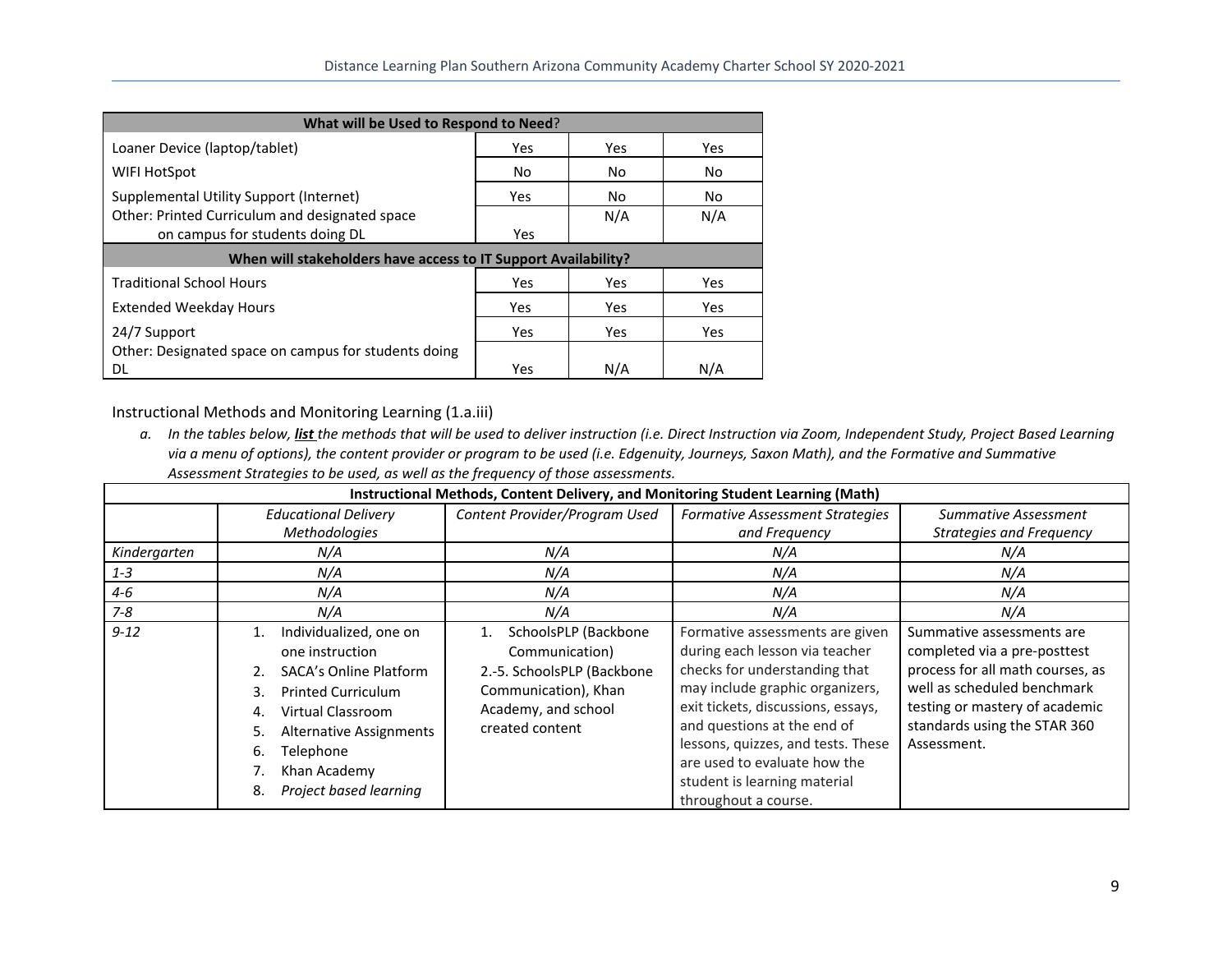| Math<br>i small group<br><u>.</u> |  |  |
|-----------------------------------|--|--|
| Pull-Outs                         |  |  |

|              |                                                                                                                                                                                                                                                                            | Instructional Methods, Content Delivery, and Monitoring Student Learning (ELA)                                                           |                                                                                                                                                                                                                                                                                                                                                                    |                                                                                                                                                                                                                  |
|--------------|----------------------------------------------------------------------------------------------------------------------------------------------------------------------------------------------------------------------------------------------------------------------------|------------------------------------------------------------------------------------------------------------------------------------------|--------------------------------------------------------------------------------------------------------------------------------------------------------------------------------------------------------------------------------------------------------------------------------------------------------------------------------------------------------------------|------------------------------------------------------------------------------------------------------------------------------------------------------------------------------------------------------------------|
|              | <b>Educational Delivery</b><br>Methodologies                                                                                                                                                                                                                               | Content Provider/Program Used                                                                                                            | <b>Formative Assessment Strategies</b><br>and Frequency                                                                                                                                                                                                                                                                                                            | Summative Assessment<br><b>Strategies and Frequency</b>                                                                                                                                                          |
| Kindergarten | N/A                                                                                                                                                                                                                                                                        | N/A                                                                                                                                      | N/A                                                                                                                                                                                                                                                                                                                                                                | N/A                                                                                                                                                                                                              |
| $1 - 3$      | N/A                                                                                                                                                                                                                                                                        | N/A                                                                                                                                      | N/A                                                                                                                                                                                                                                                                                                                                                                | N/A                                                                                                                                                                                                              |
| 4-6          | N/A                                                                                                                                                                                                                                                                        | N/A                                                                                                                                      | N/A                                                                                                                                                                                                                                                                                                                                                                | N/A                                                                                                                                                                                                              |
| $7 - 8$      | N/A                                                                                                                                                                                                                                                                        | N/A                                                                                                                                      | N/A                                                                                                                                                                                                                                                                                                                                                                | N/A                                                                                                                                                                                                              |
| $9 - 12$     | Individualized, one on<br>one instruction<br>SACA's Online Platform<br><b>Printed Curriculum</b><br>3.<br>Virtual Classroom<br>4.<br>Alternative Assignments<br>5.<br><b>Telephone</b><br>6.<br>Project based learning<br>Reading & Writing small<br>8.<br>group Pull-Outs | SchoolsPLP (Backbone<br>Communication)<br>2.-5. SchoolsPLP (Backbone<br>Communication),<br>Readtheory.com, and school<br>created content | Formative assessments are given<br>during each lesson via teacher<br>checks for understanding that<br>may include graphic organizers,<br>exit tickets, discussions, essays,<br>student presentations, and<br>questions at the end of lessons,<br>quizzes, and tests. These are<br>used to evaluate how the<br>student is learning material<br>throughout a course. | Summative assessments are<br>completed via a pre-posttest<br>process for all English courses, as<br>well as scheduled benchmark<br>testing or mastery of academic<br>standards using the STAR 360<br>Assessment. |

| Instructional Methods, Content Delivery, and Monitoring Student Learning (Science) |                                                                                                                                                                                                                  |                                                                                                                       |                                                                                                                                                                                                                                               |                                                                                              |
|------------------------------------------------------------------------------------|------------------------------------------------------------------------------------------------------------------------------------------------------------------------------------------------------------------|-----------------------------------------------------------------------------------------------------------------------|-----------------------------------------------------------------------------------------------------------------------------------------------------------------------------------------------------------------------------------------------|----------------------------------------------------------------------------------------------|
|                                                                                    | <b>Educational Delivery</b><br>Methodologies                                                                                                                                                                     | Content Provider/Program Used                                                                                         | <b>Formative Assessment Strategies</b><br>and Frequency                                                                                                                                                                                       | Summative Assessment<br><b>Strategies and Frequency</b>                                      |
| Kindergarten                                                                       | N/A                                                                                                                                                                                                              | N/A                                                                                                                   | N/A                                                                                                                                                                                                                                           | N/A                                                                                          |
| $1 - 3$                                                                            | N/A                                                                                                                                                                                                              | N/A                                                                                                                   | N/A                                                                                                                                                                                                                                           | N/A                                                                                          |
| 4-6                                                                                | N/A                                                                                                                                                                                                              | N/A                                                                                                                   | N/A                                                                                                                                                                                                                                           | N/A                                                                                          |
| 7-8                                                                                | N/A                                                                                                                                                                                                              | N/A                                                                                                                   | N/A                                                                                                                                                                                                                                           | N/A                                                                                          |
| $9 - 12$                                                                           | <b>SACA's Online Platform</b><br>1.<br><b>Printed Curriculum</b><br>Virtual Classroom<br>3.<br><b>Alternative Assignments</b><br>4.<br><b>Telephone</b><br>5.<br>Project based learning<br>6.<br>Class Pull-Outs | SchoolsPLP (Backbone<br>Communication)<br>2.-5. SchoolsPLP (Backbone<br>Communication), and school<br>created content | Formative assessments are given<br>during each lesson via teacher<br>checks for understanding that<br>may include graphic organizers,<br>exit tickets, discussions, essays,<br>student presentations, and<br>questions at the end of lessons, | Summative assessments are<br>completed via a pre-posttest<br>process for all Science courses |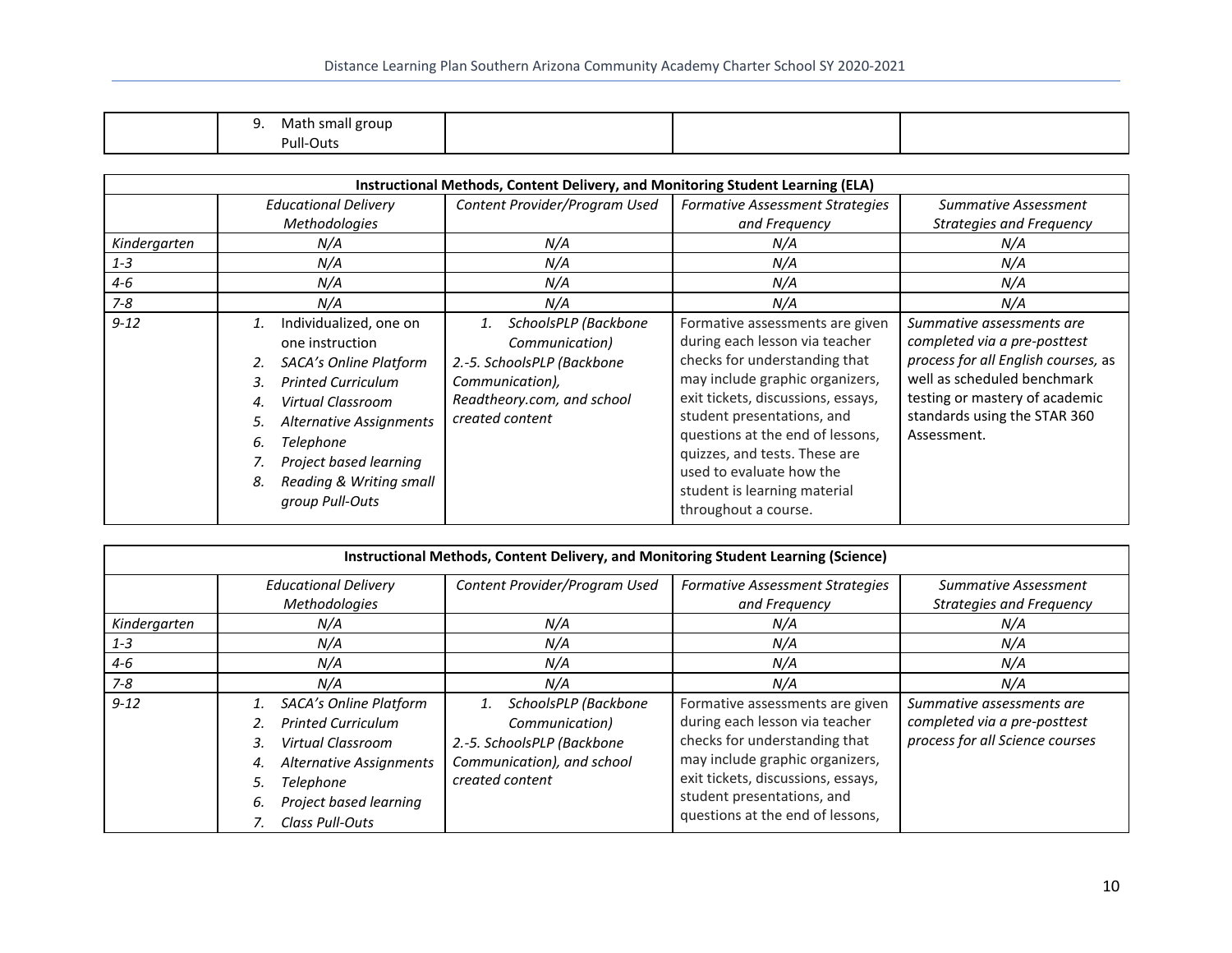|  | quizzes, and tests. These are |  |
|--|-------------------------------|--|
|  | used to evaluate how the      |  |
|  | student is learning material  |  |
|  | throughout a course.          |  |

|              |                                                                                                                                                                                                                    |                                                                                                                                      | Instructional Methods, Content Delivery, and Monitoring Student Learning (Other Content Areas)                                                                                                                                                                                                                                                                     |                                                                                       |
|--------------|--------------------------------------------------------------------------------------------------------------------------------------------------------------------------------------------------------------------|--------------------------------------------------------------------------------------------------------------------------------------|--------------------------------------------------------------------------------------------------------------------------------------------------------------------------------------------------------------------------------------------------------------------------------------------------------------------------------------------------------------------|---------------------------------------------------------------------------------------|
|              | <b>Educational Delivery</b><br><b>Methodologies</b>                                                                                                                                                                | Content Provider/Program Used                                                                                                        | <b>Formative Assessment Strategies</b><br>and Frequency                                                                                                                                                                                                                                                                                                            | Summative Assessment<br><b>Strategies and Frequency</b>                               |
| Kindergarten | N/A                                                                                                                                                                                                                | N/A                                                                                                                                  | N/A                                                                                                                                                                                                                                                                                                                                                                | N/A                                                                                   |
| $1 - 3$      | N/A                                                                                                                                                                                                                | N/A                                                                                                                                  | N/A                                                                                                                                                                                                                                                                                                                                                                | N/A                                                                                   |
| 4-6          | N/A                                                                                                                                                                                                                | N/A                                                                                                                                  | N/A                                                                                                                                                                                                                                                                                                                                                                | N/A                                                                                   |
| $7 - 8$      | N/A                                                                                                                                                                                                                | N/A                                                                                                                                  | N/A                                                                                                                                                                                                                                                                                                                                                                | N/A                                                                                   |
| $9 - 12$     | <b>SACA's Online Platform</b><br>1.<br><b>Printed Curriculum</b><br>Virtual Classroom<br>3.<br>Alternative Assignments<br>4.<br>Project based learning<br>5.<br><b>Telephone</b><br>6.<br><b>Content Pull-Outs</b> | SchoolsPLP (Backbone<br>1.<br>Communication)<br>2.-5. SchoolsPLP<br>2.<br>(Backbone<br>Communication), and<br>school created content | Formative assessments are given<br>during each lesson via teacher<br>checks for understanding that<br>may include graphic organizers,<br>exit tickets, discussions, essays,<br>student presentations, and<br>questions at the end of lessons,<br>quizzes, and tests. These are<br>used to evaluate how the<br>student is learning material<br>throughout a course. | Summative assessments are<br>completed via a pre-posttest<br>process for most courses |

Optional: Describe how the school will provide substantive distance learning (use if the school wishes to provide information in addition to the tables **above)**

Meeting the Needs of Students with Disabilities and English learners (1.a.iv)

In addition to action steps articulated in this document, all state/federal laws and IDEA assurances provided annually to the Department remain applicable *and in effect.*

*a. Describe how the charter school will ensure access and meet the needs of students with disabilities.*

| -111<br>$\cdot$ niar<br>$-$<br>suut<br>-<br>анк | ימנו | imin |  |
|-------------------------------------------------|------|------|--|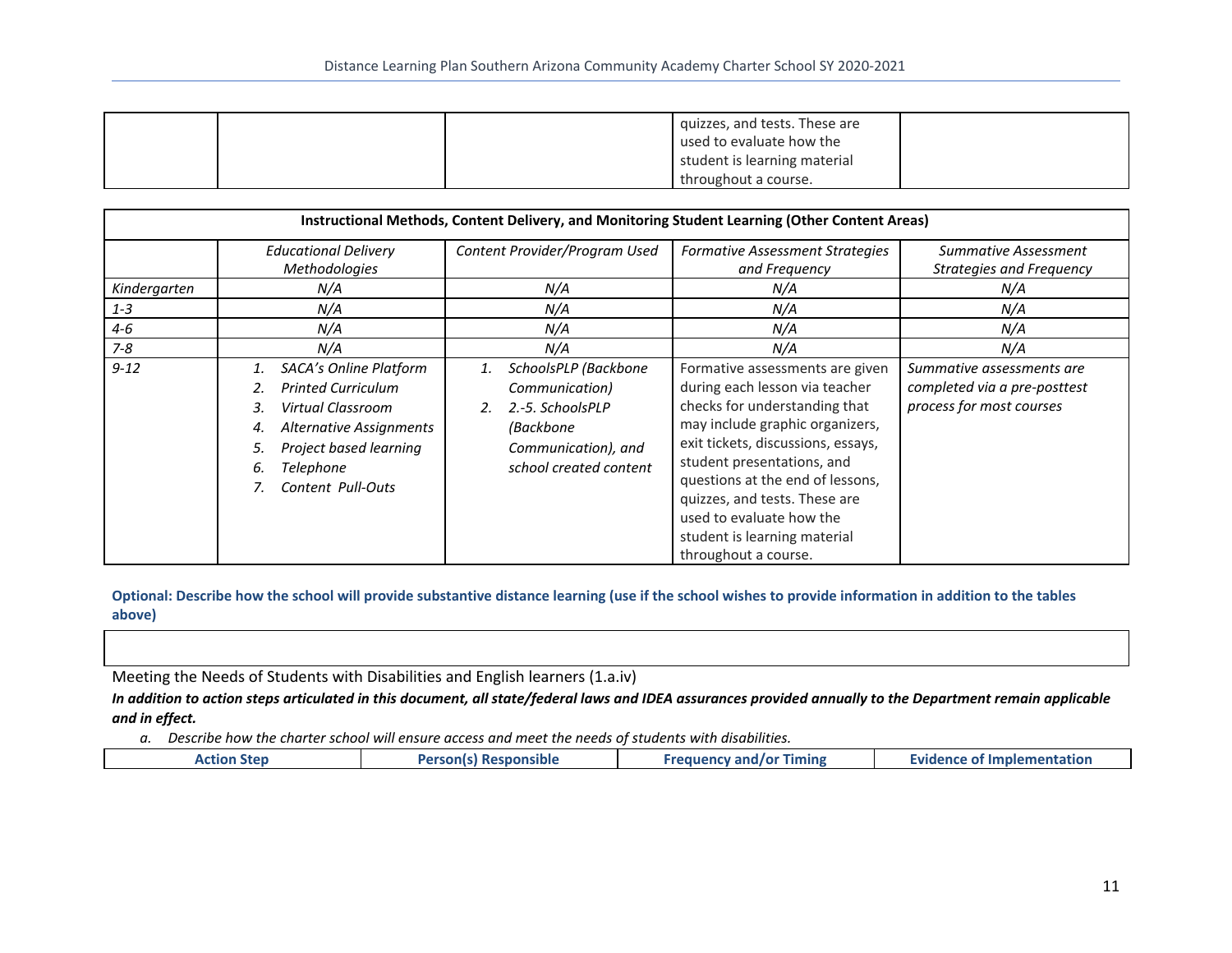| 1: Provide resources that offer<br>consistency and structure in a<br>distance learning environment while:<br>examining each individual<br>$\bullet$<br>student's needs/abilities,<br>giving support to the extent<br>possible in the distance<br>learning environment<br>working with teachers,<br>families/caretakers, and<br>service providers. | <b>Special Education</b><br>1.<br>Coordinator and<br>Instructional                    | 1. As required    | Communication records,<br>1.<br>IEP/504 Plan, team meeting<br>records, correspondence       |
|---------------------------------------------------------------------------------------------------------------------------------------------------------------------------------------------------------------------------------------------------------------------------------------------------------------------------------------------------|---------------------------------------------------------------------------------------|-------------------|---------------------------------------------------------------------------------------------|
| 2: Provide specific materials for<br>students as appropriate for making<br>progress on individualized education<br>program (IEP, 504 Plan) goals. Ensure<br>that students with disabilities have<br>equal access to the same<br>opportunities as their peers without<br>disabilities.                                                             | <b>Staff Special Education</b><br>2.<br>Coordinator and<br><b>Instructional Staff</b> | As required<br>2. | 2. Communication records,<br>IEP/504 Plan, team meeting<br>records, correspondence          |
| 3: Facilitate collaboration between<br>general and special education<br>teachers regarding lesson planning<br>and lesson execution. Teachers will<br>also:<br>identify possible gaps in<br>$\bullet$<br>learning resulting from the<br>distance learning<br>environment<br>plan for RTI when a student<br>returns to onsite instruction.          | <b>Special Education</b><br>3.<br>Coordinator                                         | As required<br>3. | 3. Communication records,<br>IEP/504 Plan, team meeting<br>records,<br>correspondence/email |
| 4: Continue to work with the<br>student's parent/guardian on IEP and<br>evaluation paperwork within required<br>timelines. The Special Education                                                                                                                                                                                                  | <b>Special Education</b><br>4.<br>Coordinator, IEP Team                               | As required<br>4. | 4. Communication records,<br>IEP/504 Plan, team meeting<br>records, correspondence          |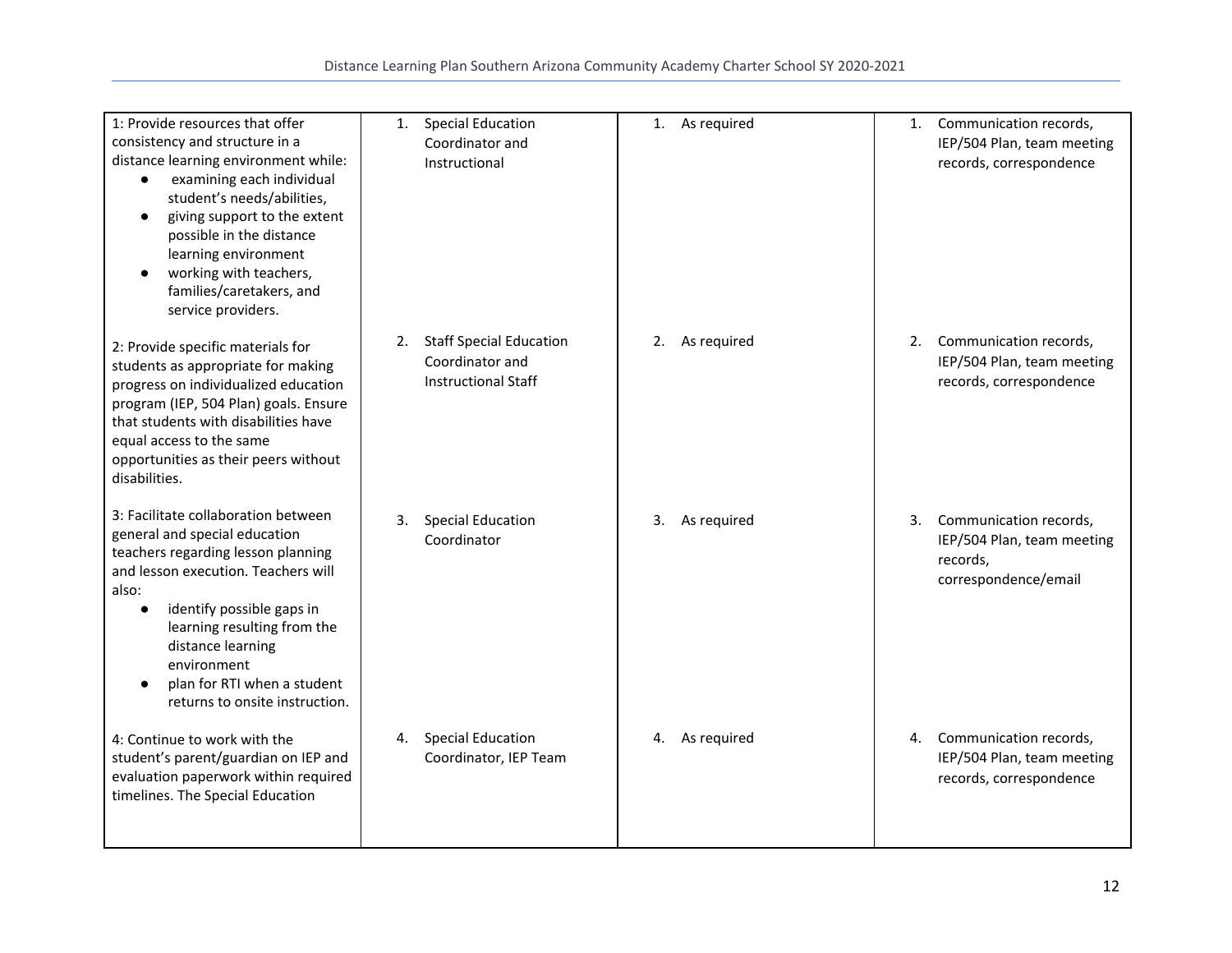| Coordinator will work with individual<br>teams for IEP meetings.                                                                                                                                                               |                                                                                 |                   |                                                                                                                  |
|--------------------------------------------------------------------------------------------------------------------------------------------------------------------------------------------------------------------------------|---------------------------------------------------------------------------------|-------------------|------------------------------------------------------------------------------------------------------------------|
| 5: Document all communication with<br>students, and parents/ guardians.                                                                                                                                                        | 5.<br><b>Special Education</b><br>Coordinator                                   | As required<br>5. | 5.<br>Communication records,<br>IEP/504 Plan, team meeting                                                       |
| 6: Determine whether newly<br>introduced applications/platforms<br>are accessible to a student's unique<br>needs.                                                                                                              | <b>Special Education</b><br>6.<br>Coordinator and<br><b>Instructional Staff</b> | As required<br>6. | records, correspondence<br>Communication records,<br>6.<br>IEP/504 Plan, team meeting<br>records, correspondence |
| 7: Provide access to understandable<br>communication from school officials<br>to students, parents/guardians, and<br>the community about any aspect of<br>COVID-19 or actions the school is<br>taking in response to COVID-19. | <b>Special Education</b><br>Coordinator and<br>Instructional Staff              | 7.<br>As required | Communication records,<br>correspondence, newsletters                                                            |
| 8: Modify information for students,<br>and parents/guardians with<br>disabilities.                                                                                                                                             | <b>Special Education</b><br>8.<br>Coordinator and<br><b>Instructional Staff</b> | 8.<br>As required | 8.<br>Communication records,<br>IEP/504 Plan, team meeting<br>records, correspondence                            |

**Process for Implementing Action Step**

The school will coordinate with students, their parents/guardians, service providers, and instructional staff to ensure the required services are provided.

| Describe how the charter school will ensure access and meet the needs of English learners<br>b.                                                                              |                              |                                       |                                                                       |  |  |
|------------------------------------------------------------------------------------------------------------------------------------------------------------------------------|------------------------------|---------------------------------------|-----------------------------------------------------------------------|--|--|
| <b>Action Step</b>                                                                                                                                                           | <b>Person(s) Responsible</b> | <b>Frequency and/or Timing</b>        | <b>Evidence of Implementation</b>                                     |  |  |
| 1: Schedule & provide Professional<br>Development for staff on the new SEI<br>Models, AZELLA Placement Testing,<br>ELD Instructional Strategies, Tracking<br>and Monitoring. | Principal & EL Coordinator   | 1. July & August 2020, and as needed. | Professional Development<br>Calendar, Professional<br>Development Log |  |  |
| 2: Provide an EL-specific class<br>period/times to support EL students<br>who are doing distance learning.                                                                   | EL Coordinator               | 2. Daily                              | ILLP, schedules                                                       |  |  |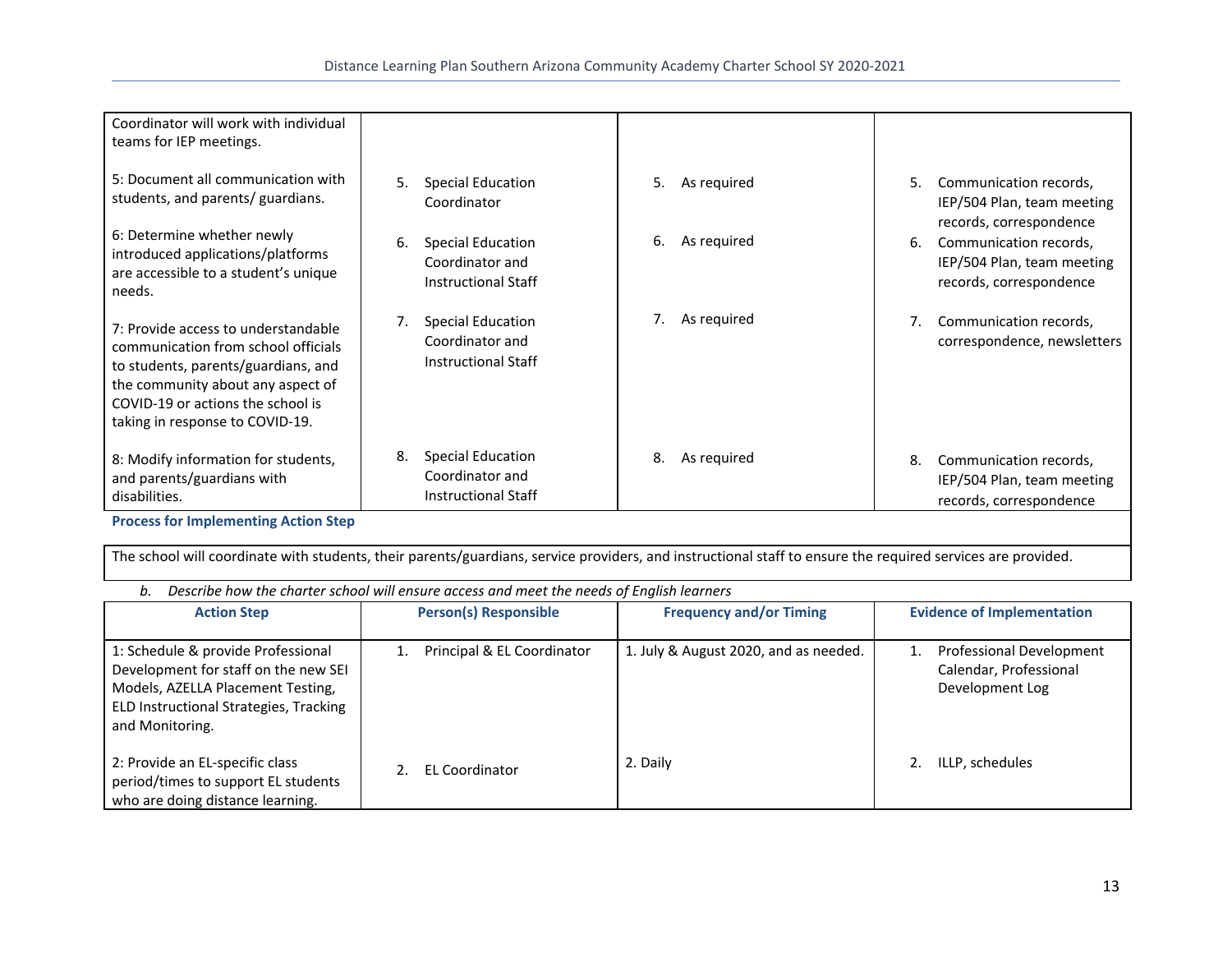#### **Process for Implementing Action Step**

The school will implement the SEI Pull-Out Model to address the needs of English learning students. All English learning students will attend a remote English learning class in conjunction with a remote core English class. The English learning class will consist of at least 50 minutes per day/250 minutes per week of targeted instruction. The student will also be integrated in a regular English course that consists of at least 50 minutes per day/250 minutes per week.

Social and Emotional Learning Support for Students (1.a.v)

Check the boxes below to indicate which will be provided to students to support social emotional learning and how counseling services will be provided for each *grade band.*

|                                     |                                         | <b>Kinder</b> | $1 - 3$ | 4-5 | $6 - 8$ | $9 - 12$ |
|-------------------------------------|-----------------------------------------|---------------|---------|-----|---------|----------|
| <b>Social Emotional</b><br>Learning | Teacher Professional Development        | N/A           | N/A     | N/A | N/A     |          |
|                                     | Material of Social and Emotional Topics | N/A           | N/A     | N/A | N/A     |          |
|                                     | <b>Online Social Emotional videos</b>   | N/A           | N/A     | N/A | N/A     |          |
|                                     | Parent Training                         | N/A           | N/A     | N/A | N/A     |          |
|                                     | Other: MOA with Casa Del Los Ninos      | N/A           | N/A     | N/A | N/A     |          |

|                            |                                    | Kinder | $1 - 3$ | 4-5 | 6-8 | $9 - 12$ |
|----------------------------|------------------------------------|--------|---------|-----|-----|----------|
| <b>Counseling Services</b> | In-Person                          | N/A    | N/A     | N/A | N/A |          |
|                            | Phone                              | N/A    | N/A     | N/A | N/A |          |
|                            | Webcast                            | N/A    | N/A     | N/A | N/A |          |
|                            | Email/IM                           | N/A    | N/A     | N/A | N/A |          |
|                            | Other: MOA with Casa Del Los Ninos | N/A    | N/A     | N/A | N/A |          |

Provide a description of how the charter school will provide social and emotional learning support to students using the methods identified in the above charts.

| <b>Action Step</b>                                                                                                                                     | <b>Person(s) Responsible</b>                           | <b>Frequency and/or Timing</b> | <b>Evidence of Implementation</b>                                                           |
|--------------------------------------------------------------------------------------------------------------------------------------------------------|--------------------------------------------------------|--------------------------------|---------------------------------------------------------------------------------------------|
| 1: Provide virtual school counseling<br>through Casa De Los Ninos, as well as<br>peer support through SACA's Your<br>Life Matters Program.             | Administration and<br>Academic Adviser                 | As needed/required             | Communication<br>records, student action plans,<br>team meetings records,<br>correspondence |
| 2: Work with community partners<br>such as Casa De Los Ninos and YOTO<br>to provide referral services for<br>counseling and material<br>needs/support. | Administration, Academic<br>Adviser, Faculty and Staff | As needed/required             | Memorandums of<br>Agreement, communication<br>logs/records, student action                  |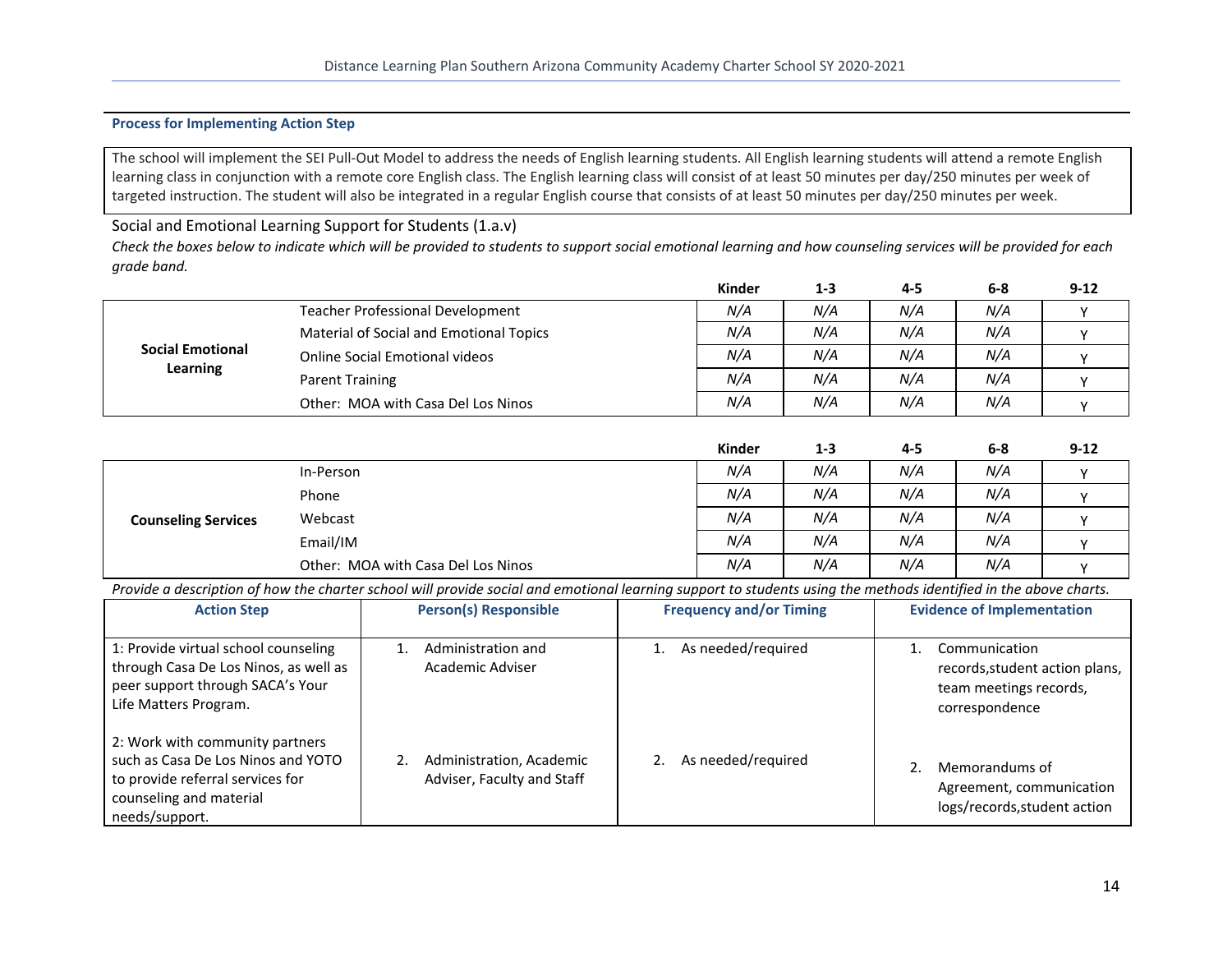| 3: Communicate to students,<br>parents/guardians, and staff the<br>resources that are available through<br>the SACA and its community partners.   | Administration, Academic<br>3.<br>Adviser, Faculty and Staff | As needed/required<br>3.                             | plans, team meeting<br>logs/records,<br>Newsletters, website,<br>3.<br>resource center with current<br>pamphlets and literature |
|---------------------------------------------------------------------------------------------------------------------------------------------------|--------------------------------------------------------------|------------------------------------------------------|---------------------------------------------------------------------------------------------------------------------------------|
| 4: Provide faculty and staff with PD<br>for identifying student social and<br>emotional needs that includes<br>appropriate strategies to be used. | Principal and Administration<br>4.                           | As scheduled<br>4.                                   | <b>Professional Development</b><br>4.<br>Calendar, Professional<br>Development Log                                              |
| 5: Provide Youth Mental Health First<br>Aid PD and certification for all staff.                                                                   | Principal and Administration<br>5.                           | On going PD, and 3 year<br>5.<br>certification cycle | Professional Development<br>Calendar, Professional<br>Development Log                                                           |

## Demonstrating Mastery of Academic Content (1.a.vi)

Describe how the charter school will require students to demonstrate ongoing competency or mastery in grade level or advanced grade level content.

| <b>Action Step(s)</b>                                                                                                                                                                                                                                           | <b>Person(s) Responsible</b> | <b>Frequency and/or Timing</b>                                                                                                                                                                                              | <b>Evidence of Implementation</b>                         |
|-----------------------------------------------------------------------------------------------------------------------------------------------------------------------------------------------------------------------------------------------------------------|------------------------------|-----------------------------------------------------------------------------------------------------------------------------------------------------------------------------------------------------------------------------|-----------------------------------------------------------|
| 1: Summative assessments are<br>completed via;<br>pre-posttest process for all<br><b>English and Math courses</b><br>STAR 360 Assessment testing<br>for mastery of academic<br>standards at the completion<br>of English and Math courses<br>or end of semester | Academic Adviser             | Pre-posttest process for all<br>1.<br>English and Math courses, as<br>well as STAR 360 Assessment<br>testing for mastery of<br>academic standards at the<br>completion of English and<br>Math courses or end of<br>semester | Student benchmark testing<br>data                         |
| 2: Graded student assignments and<br>coursework will be used to<br>demonstrate ongoing competency or<br>mastery of content.                                                                                                                                     | <b>Teachers</b>              | As required for grading.                                                                                                                                                                                                    | Student grades, course work,<br>and completed assignments |

Benchmark Assessments (1.a.vii)

In the tables below, *list* the assessments that will be used for benchmarking in grades K-12 (i.e. NWEA MAP, Galileo, Fountas and Pinnell BAS, etc.), the manner *in which the assessment will be given, and the proposed date(s) the assessment(s) will be given.*

**Benchmark Assessments (Math)**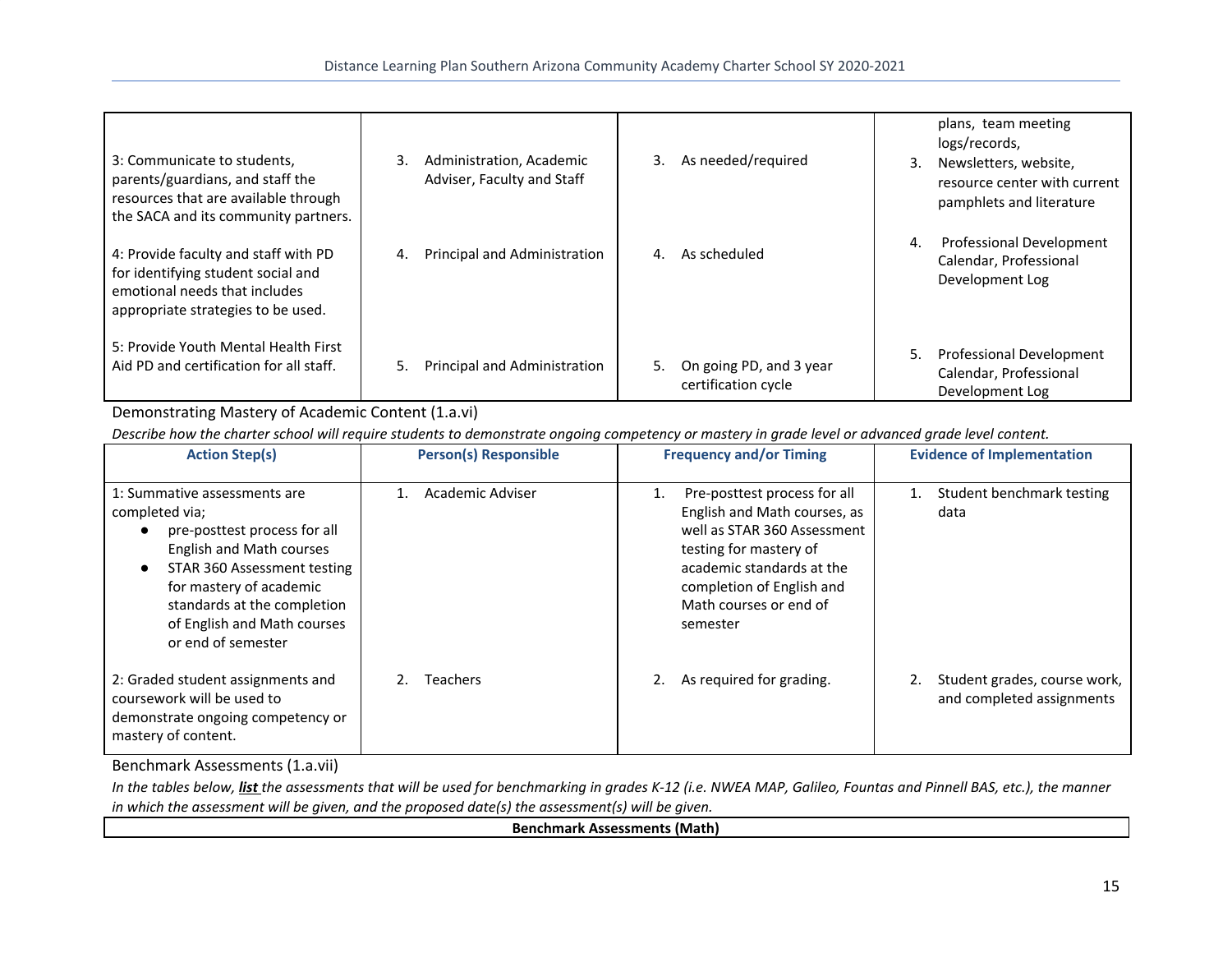|              | Assessment(s) to be used (Name of<br>Assessment and/or Assessment<br>Provider/Creator) | Plan for Assessment (online, in person, at<br>testing center, etc.) | Proposed date(s) of assessments                                                                                                                     |
|--------------|----------------------------------------------------------------------------------------|---------------------------------------------------------------------|-----------------------------------------------------------------------------------------------------------------------------------------------------|
| Kindergarten | N/A                                                                                    | N/A                                                                 | N/A                                                                                                                                                 |
| $1 - 3$      | N/A                                                                                    | N/A                                                                 | N/A                                                                                                                                                 |
| 4-6          | N/A                                                                                    | N/A                                                                 | N/A                                                                                                                                                 |
| 7-8          | N/A                                                                                    | N/A                                                                 | N/A                                                                                                                                                 |
| $9 - 12$     | STAR 360 (Renaissance)                                                                 | In person and online                                                | First six weeks of school when the campus<br>opens for students, when students finish a<br>math course(growth monitoring) and/or<br>end of semester |

| <b>Benchmark Assessments (ELA)</b> |                                                                                                |                                                                     |                                                                                                                                                         |  |  |
|------------------------------------|------------------------------------------------------------------------------------------------|---------------------------------------------------------------------|---------------------------------------------------------------------------------------------------------------------------------------------------------|--|--|
|                                    | Assessment(s) to be used (Name of<br>and/or<br>Assessment  <br>Assessment<br>Provider/Creator) | Plan for Assessment (online, in person, at<br>testing center, etc.) | Proposed date(s) of assessments                                                                                                                         |  |  |
| Kindergarten                       | N/A                                                                                            | N/A                                                                 | N/A                                                                                                                                                     |  |  |
| $1 - 3$                            | N/A                                                                                            | N/A                                                                 | N/A                                                                                                                                                     |  |  |
| $4 - 6$                            | N/A                                                                                            | N/A                                                                 | N/A                                                                                                                                                     |  |  |
| $7 - 8$                            | N/A                                                                                            | N/A                                                                 | N/A                                                                                                                                                     |  |  |
| $9 - 12$                           | STAR 360 (Renaissance)                                                                         | In person and online                                                | First six weeks of school when the campus<br>opens for students, when students finish<br>an English course(growth monitoring)<br>and/or end of semester |  |  |

Optional: Describe how the school will administer benchmark assessments (use if the school wishes to provide information in addition to the table above)